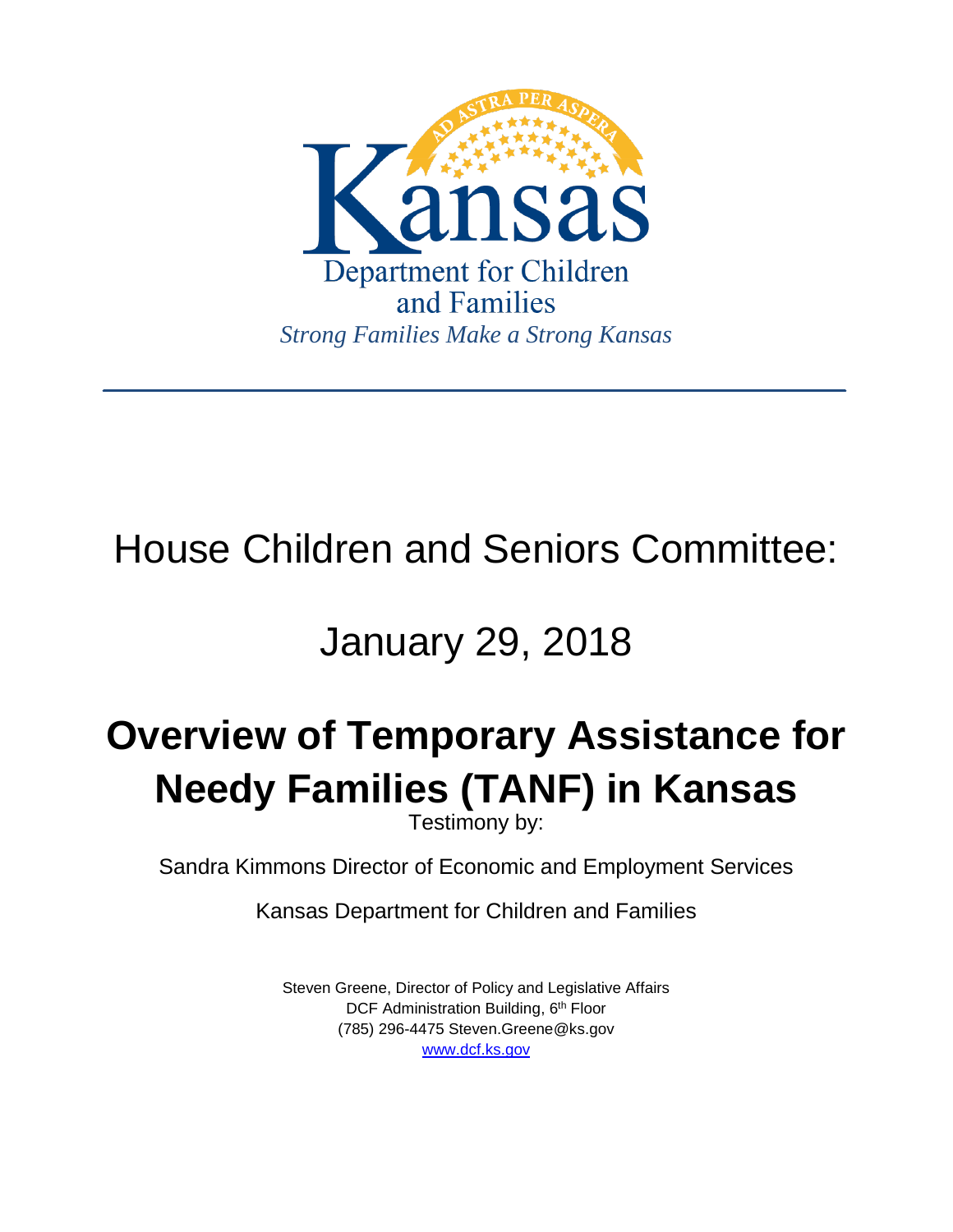## **Testimony of:**

Kansas Department for Children and Families (DCF)

## **Testimony on: TANF time limits and child welfare**

### **Chairwoman Davis, Vice Chair Gallagher, Ranking Member Ousley and Members of the Committee:**

Thank you for the opportunity to provide information regarding the Temporary Assistance for Needy Families (TANF) program and other public assistance programs.

#### **History of TANF:**

TANF was created by the Personal Responsibility and Work Opportunity Act also known as the Welfare Reform Act under President Bill Clinton in 1996. The Act allowed for individuals to receive TANF benefits up to 60 months; however, it also gave the states flexibility to change this policy. As President Clinton signed this bill, he stated this act "gives us a chance we haven't had before to break the cycle of dependency that has existed for millions and millions of our fellow citizens, exiling them form the world of work. It gives structure, meaning and dignity to most of our lives".

Understanding that employment helps lift a person out of poverty, the Department for Children and Families (DCF) began to make changes to the TANF policy in 2011 that focused on helping remove the barriers to meaningful employment. The HOPE Act shortened the time period for an individual to be on TANF to 36 months with the goal of moving a person away from assistance and into the workforce. To accomplish this, the agency hired 70 staff members across the state dedicated and committed to providing employment services. This is in stark contrast with the previous delivery model in which employment training and job readiness, specifically for clients, was a secondary activity.

Knowing that reducing the time amount on TANF was a significant policy shift, DCF did not make this a permanent policy until six months after it was enacted allowing individuals plenty of time to prepare. In July of 2016, legislation again shortened the period to 24 months, however this policy did not become final until six months after it was implemented allowing clients to prepare.

DCF did more than implement a time limit change. DCF took a holistic view on the best way to serve the clients. DCF adopted a client-centric philosophy. Clients were no longer waiting the 4-6 weeks to see if they have been approved. In addition, prior to the redesign, 5 percent or less of individuals would receive a determination the same day they came into the office for service. Since transitioning, one contact service has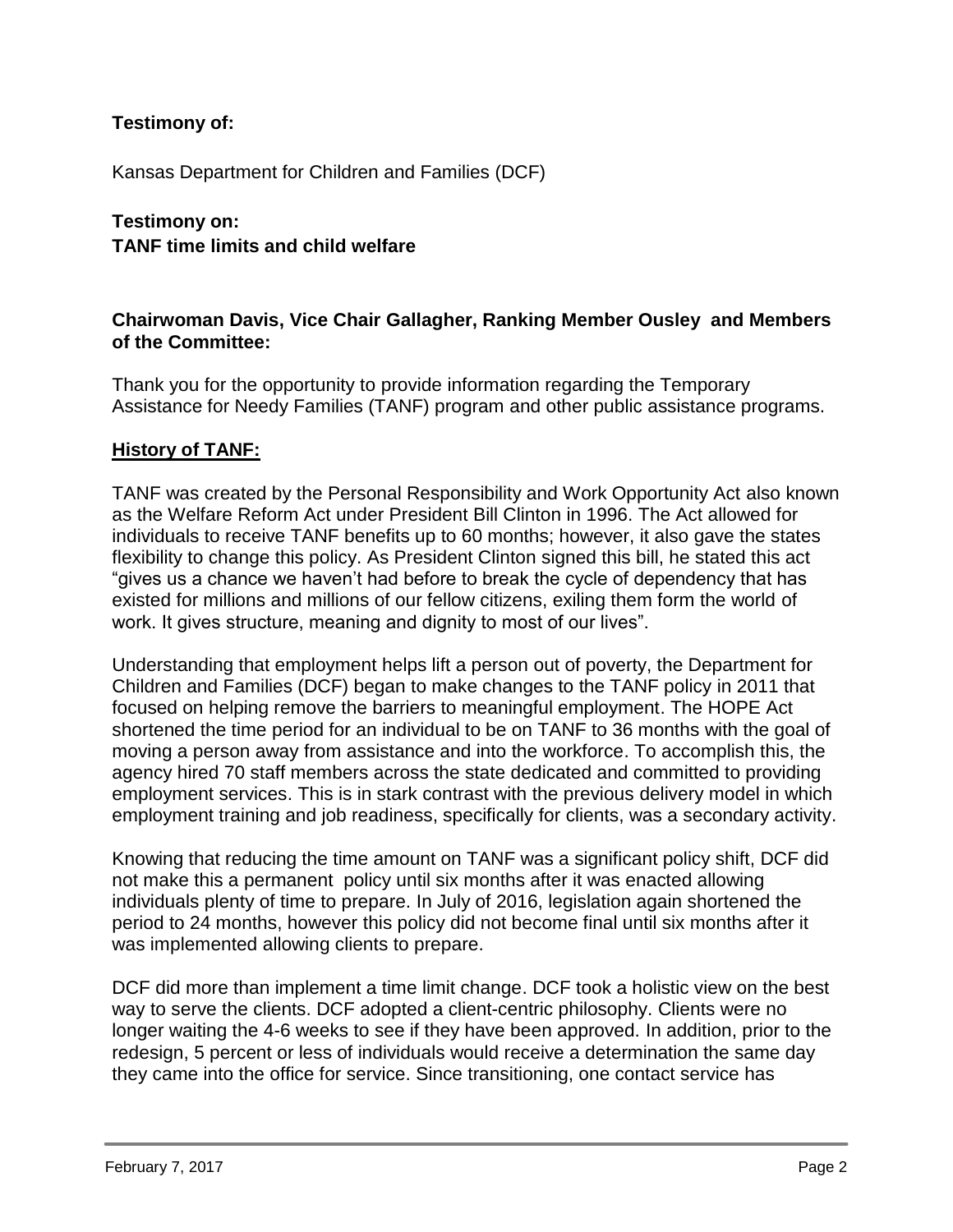consistently been over 62 percent. This shift in policy appears to be the right one, as clients are quickly being provided the right services.

For instance, the Administration for Children and Families (ACF) regulations place restrictions on the type of activity which is countable e.g. such as limiting the number of individuals in training. While these activities may be helpful for some people in some situations, they may not always lead to the best outcome for all. For this reason, Kansas made the decision to refer clients to the services that was best suited for their personal circumstances. Recipients may struggle to find gainful, consistent, employment and for some an entry level position is a huge step in career laddering. Aside from the value and self-worth often receives when working, the increase in household income and buying power will generally double with an entry level job. Please note that near the end of your handout, DCF has included some success stories from the clients we serve.

When a family is approved for benefits, the average number of months on assistance is approximately 11 months. That is to say, most families transition out of the program before they reach the half-way point of their time limit. Notably, recipients who begin working see an increase in their household income as well as continue to receive transitional and/or support services as they leave TANF. A person entering the workforce after receiving TANF does not produce an income that is static for the rest of their life but, like many other people's experiences, increases with time.

Also, support services are available for TANF recipients who begin work. Services may include transportation, tools, uniforms, safety shoes, licenses, child care, etc. DCF continues to contact clients after they begin work to discuss if they still require these support services. DCF also provides any solutions-based referrals, advocacy and linkage to cope with barriers to self-reliance or act as a stepping stone to the next career opportunity. Four million is spent yearly on these services. A transitional specialist is assigned to those entering work to provide assistance and to provide resources.

TANF clients receive child care subsidy with no benefit reduction for a family share. The enhanced subsidy amount can continue for five months after the recipients begins work. Child care with a sliding scale family share is available with no time limits.

## **TANF Time Limits and Foster Care:**

We understand there has been a lot of discussion trying to link the data between reducing the number of months of TANF and children coming into care. But analyzing data from the recent KidsCount demonstrates this assertion is incorrect. For example, Montana has a 60 month TANF time limits and 86 percent increase in children entering care from 2011 to 2015. Additionally, Connecticut which has a 21 TANF time limit saw a 23 percent decrease in children entering foster care during that same time. It is our belief, there are other significant factors that are causing children to come into care; not TANF time limits. Nationwide, every state has seen a significant increase in the number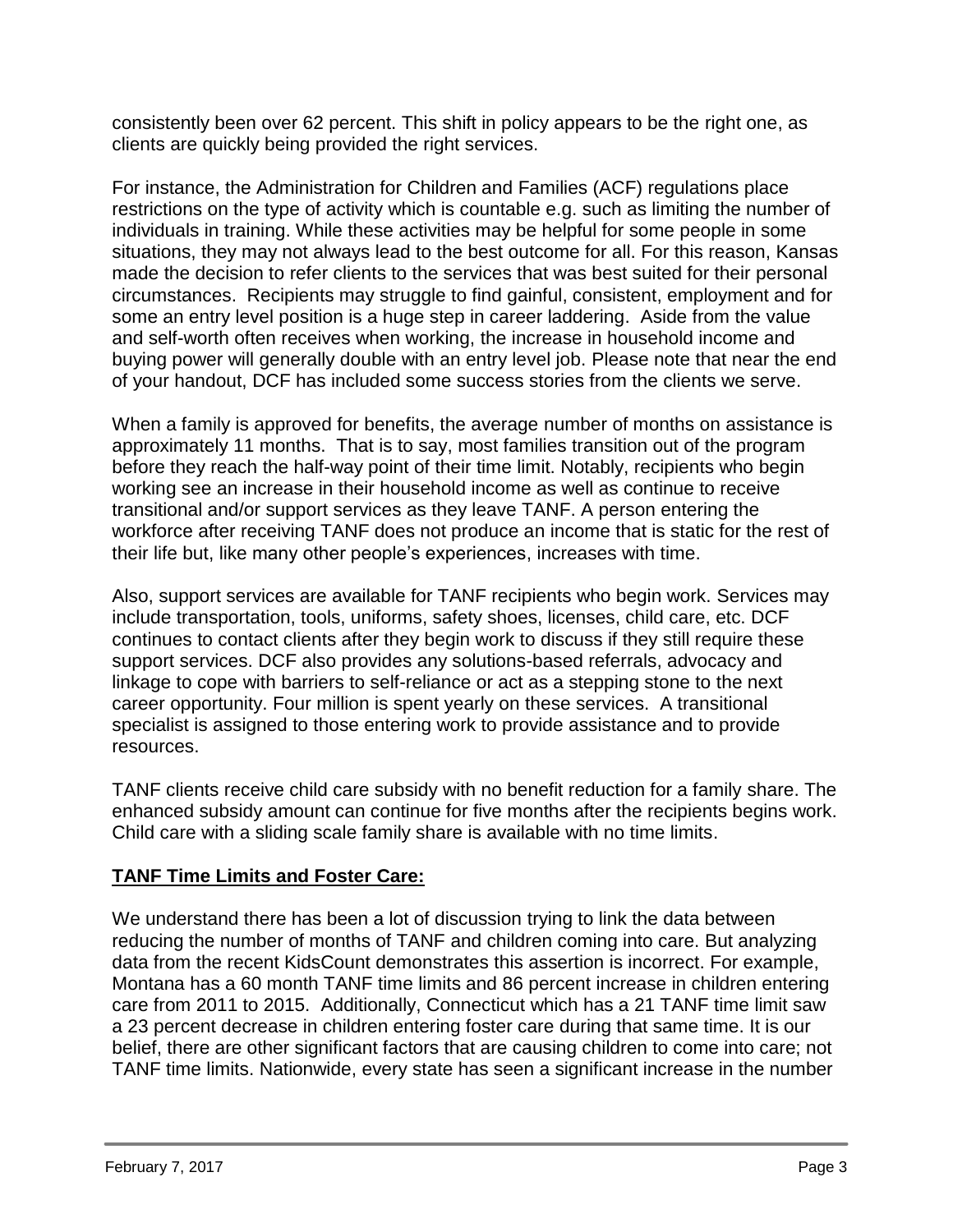of children coming to care. An appendix is attached that highlights some of the Kansas DCF specific data. A report tracking the wages for clients leaving TANF is also included.

DCF continues to review the impact of its changes to the welfare system; however, that said, DCF leadership believes these are the right policies. Thank you for the opportunity to be included in this conversation. I am happy to answer any questions the committee may have.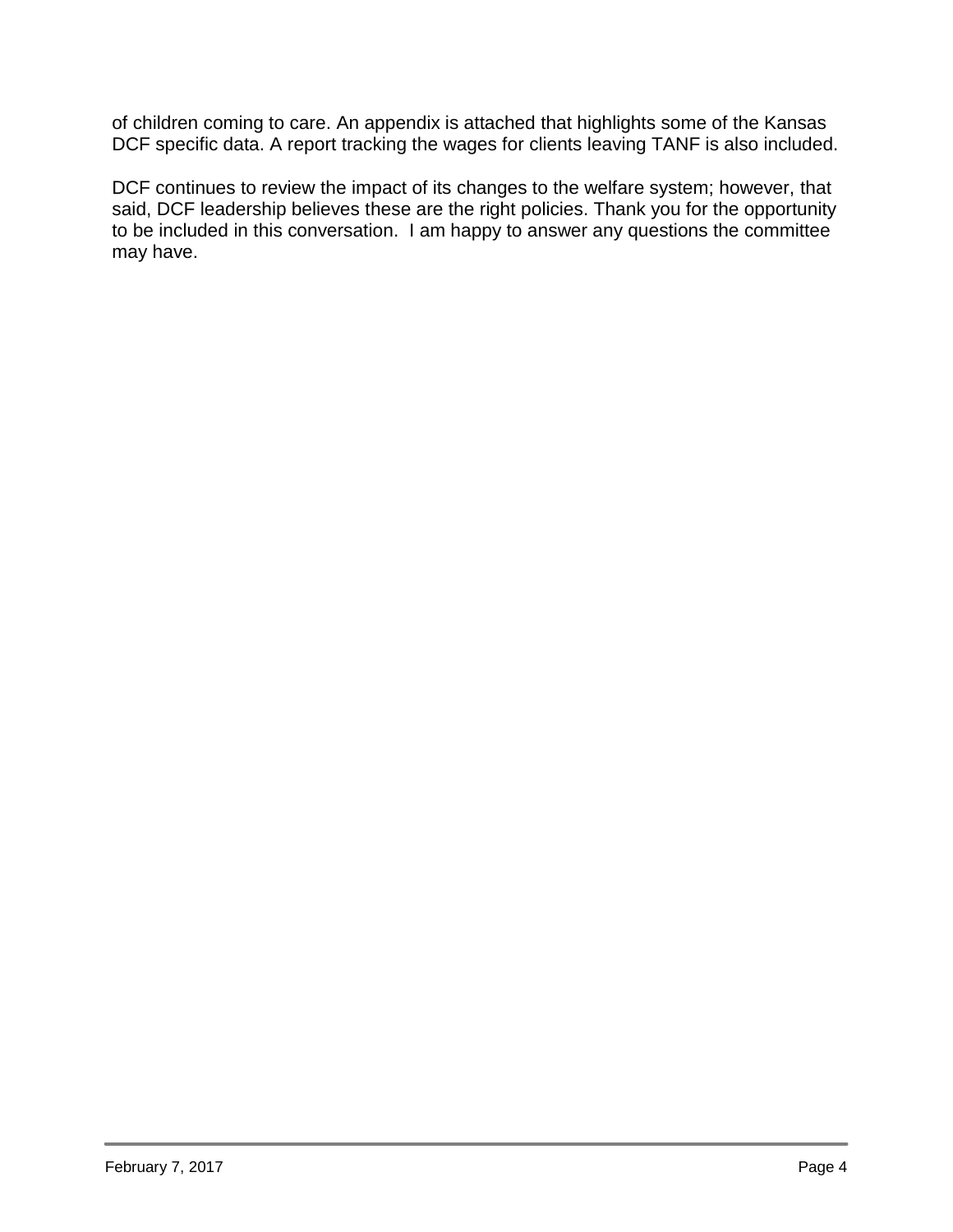## **Appendix**

- DCF updated service delivery method to have staff dedicated to employment services in 2013. All 105 counties are served by nearly 70 staff.
- From January 2011 through September 2017, 45,040 new employments were reported by TANF clients.
- September 2017, 331 individuals on TANF reported a new employment. The average hourly wage is \$10.52 per hour and the average hours of employment is 31.7. This is a monthly gross of nearly \$1,483. That is a sharp contrast to the average TANF benefit of \$225 to \$352.
- Kansas was one of only 12 states to meet the federal work participation rate for both overall and two-parent families for 2015. The overall rate rose from 12.8 percent in 2007, to 41.9 percent for 2016. This is an increase of 227 percent.
- The most recent ACF work-related measures for 2014 show Kansas' recipients have a job entry rate of 25 percent, and a job retention rate of 74 percent.
- Recidivism has also been reducing. In 2011, the number of households returning within 12 months was 25 percent. As of August 2017, that number is now at 12.4 percent.
- The percent of employment services recipients employed has risen from an average of 7.10 percent in 2011 to an average of 9.71 through September 2017
- Data shows 71 percent of individuals worked in the last year before leaving TANF
- Less than 9 percent of TANF cases close due to time limits. More than 11.9 percent are granted an extension of the time limits
- It is not harder for people to get benefits. As long as individuals choose to meet the work requirements, there is no additional hurdle to receiving benefits. DCF has actually made it easier on individuals to receive benefits, by issuing benefits cards by mail (so they don't have to come into the office), and by redesigning our business model. Prior to the redesign, less than 5 percent of individuals would receive a determination the same day they came into the office for service. Since transitioning, one-contact service has consistently been over 62 percent
	- Progressive and fixed months of ineligibility for not complying with work programs is not new in Kansas. Before 2006 there was a fixed 2 months of ineligibility for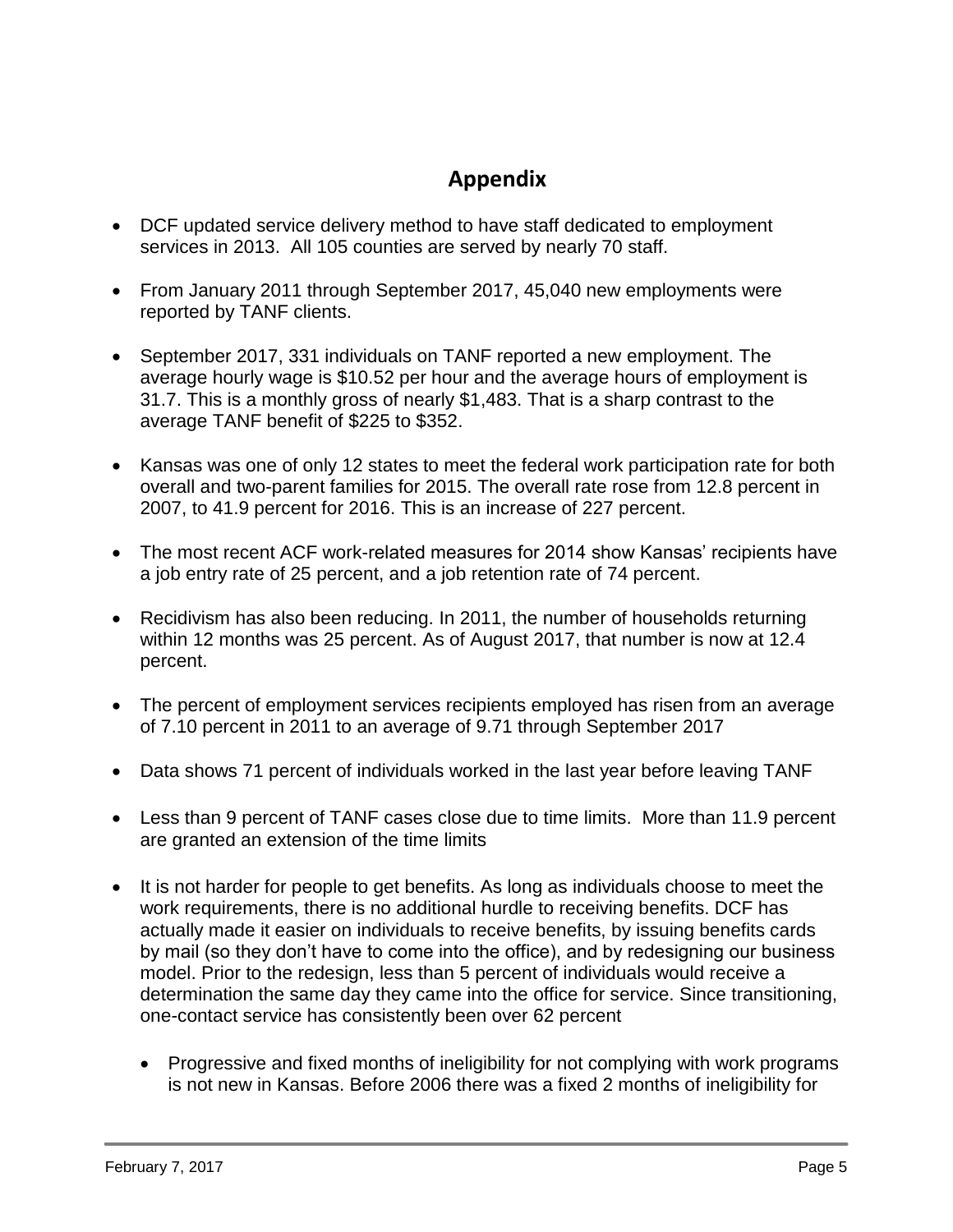noncompliance. In 2006 a change was made to immediate reinstatement. From 2005 to 2006 the number of children entering foster care rose from 3,119 to 3506

## **Success Stories of Employment Services Recipients**

## **Success Story 1: Former Felon Gains Dignity and Responsibility**

A person on TANF with whom we worked was recently released from prison (he had a felony conviction for a financial crime). He obtained a job at a carwash at \$8.50 an hour as a part-time survival job. The employer kept calling him to work extra shifts, and he would go in while others failed to show up for work. He soon was getting full-time hours. In about three weeks' time, the employer moved him to a different carwash, gave him the responsibility of running it, gave him the keys and alarm codes to the business, and is going to be training him on how to fix the equipment. He is expecting a raise. He continues to receive on-the-job training and transportation payments.

## **Success Story 2: Single Mother Maintains Stable Employment**

A single mother of two daughters applied for assistance in April, after her employment terminated due to a sick child. She was determined to return to employment in customer service and find child care for her child. She was referred to a provider and secured employment for 28 hours a week at \$9.30 per hour after 20 hours of training. The work schedule varied, and child care once again became an issue. She continued to look for more stable employment and started a full-time position at \$11.73 per hour at the local cable provider. This client set a goal to "find a stable job" and was determined to make the right decisions to achieve that goal. Child care assistance helped her obtain that goal.

## **Success Story 3: Women Receives Assistance to Start New and Promising Job**

A client had been attending in-patient rehabilitation treatment long before being in the Employment Services program. She has since graduated out of in-patient and has been attending out-patient treatment for a while. She faithfully attended rehabilitation and was considered job-ready there. She was motivated for a bright future; however, she had limited clothing options (one pair of clothes and heavily worn tennis shoes). The case manager had been coaching her, and her goal was to be able to buy herself some more clothes once she received a few paychecks. A plastics company called and offered her a job for the following week, but she had to show up with steel-toed boots on and ready to go. With the help of DCF staff, she was able to obtain boots, a pair of jeans and three shirts. She started off at 37 hours per week, at \$9.50 per hour, with a raise coming to her after her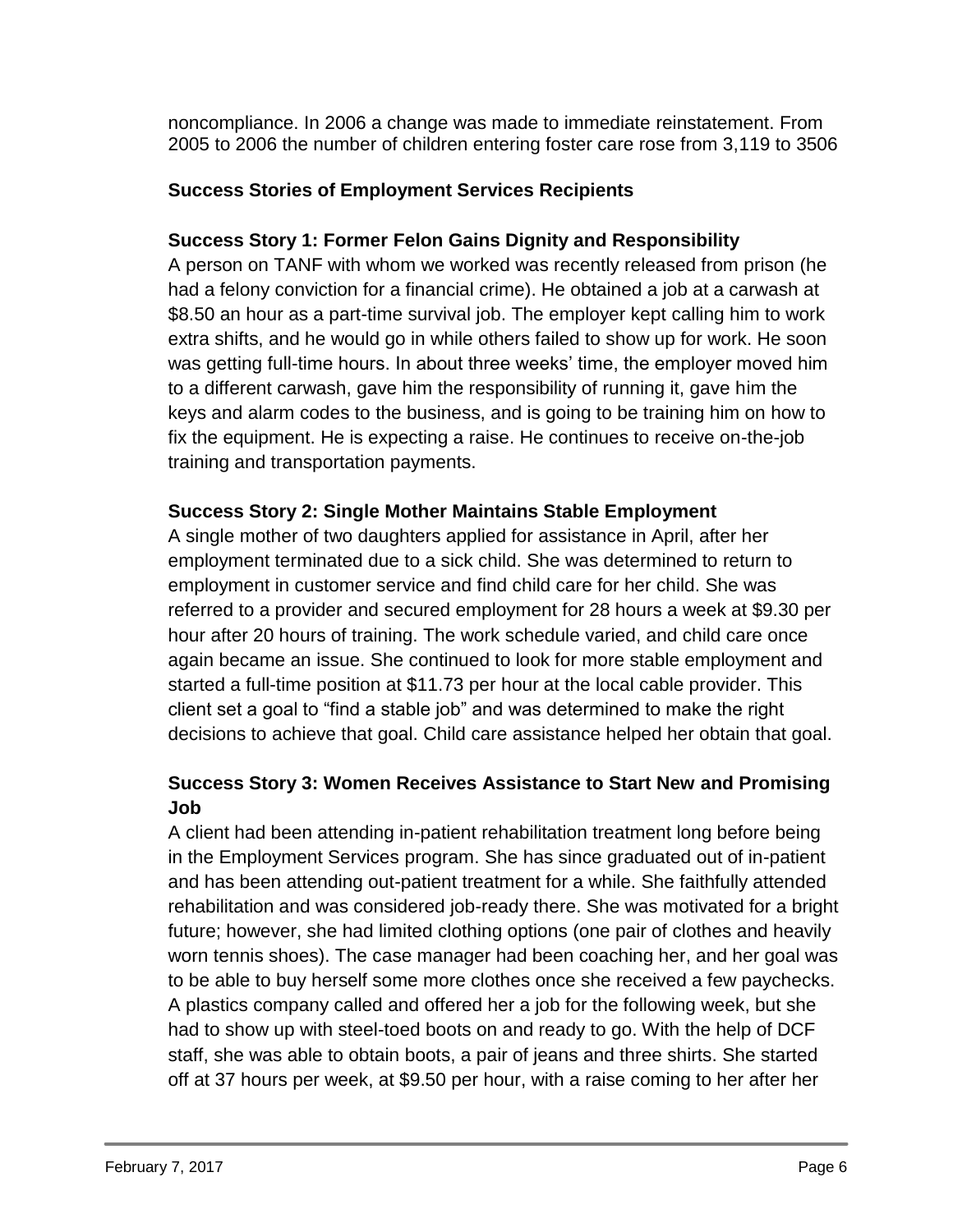probationary period was over. She was excited about bettering herself through this opportunity.

## **Success Story 4: Women Receives Promotion**

The client obtained part-time employment with grocery store while pregnant. She was very anxious as she had just moved, have few family supports and little income. She steadily stayed working after the baby was born and called the worker with the great news she had moved to the deli and received a rise from \$8.25 to \$14.75 at full time 40 hours. She continued to receive assistance during the part time work, received five months of the work incentive payment and support services and then officially had her case close after a year of starting part time employment. She told her worker "she accomplished her goals, has a nice place to live and is looking toward the future for continued success."

## **Success Story 5: What a Difference a Year Makes**

This individual entered employment services program and was in need of some positivity and guidance on how to accomplish her goals. She wanted to obtain employment and move to a different city in Kansas. She was interested in being a drug and alcohol counselor. She utilized assistance with developing her resume, job searching tips, transportation \$\$, mentoring and interview clothing/ shoes. She obtained a career position with a behavioral health facility earning \$11.15 per hour. She received childcare assistance, working clothing, transportation allowance and a work incentive payment. As she approached her 12 month anniversary of beginning employment, she mentioned what a difference a year made in her life. At this time last year she now has funds to provide for her two children and had a happy holiday. Last year she only had \$25 to spend and was shopping at a dollar store for their gifts.

## Notes from clients and staff

Thank You so much for all the help, I see and notice how hard you work with others as well and am very impressed with your drive. Sorry i am needing so much gas (as for help with my truck-example) I am having good prospects lately for job offers . You have been THE BEST case worker I have EVER worked with and that have went the extra effort to help me,so I can get back on track for myself and my 2 daughters. You're awesome

Just wanted to let you know that I ran into L. as I went to the store this morning. She said that she is the head trainer now and has been for a year. Job is going